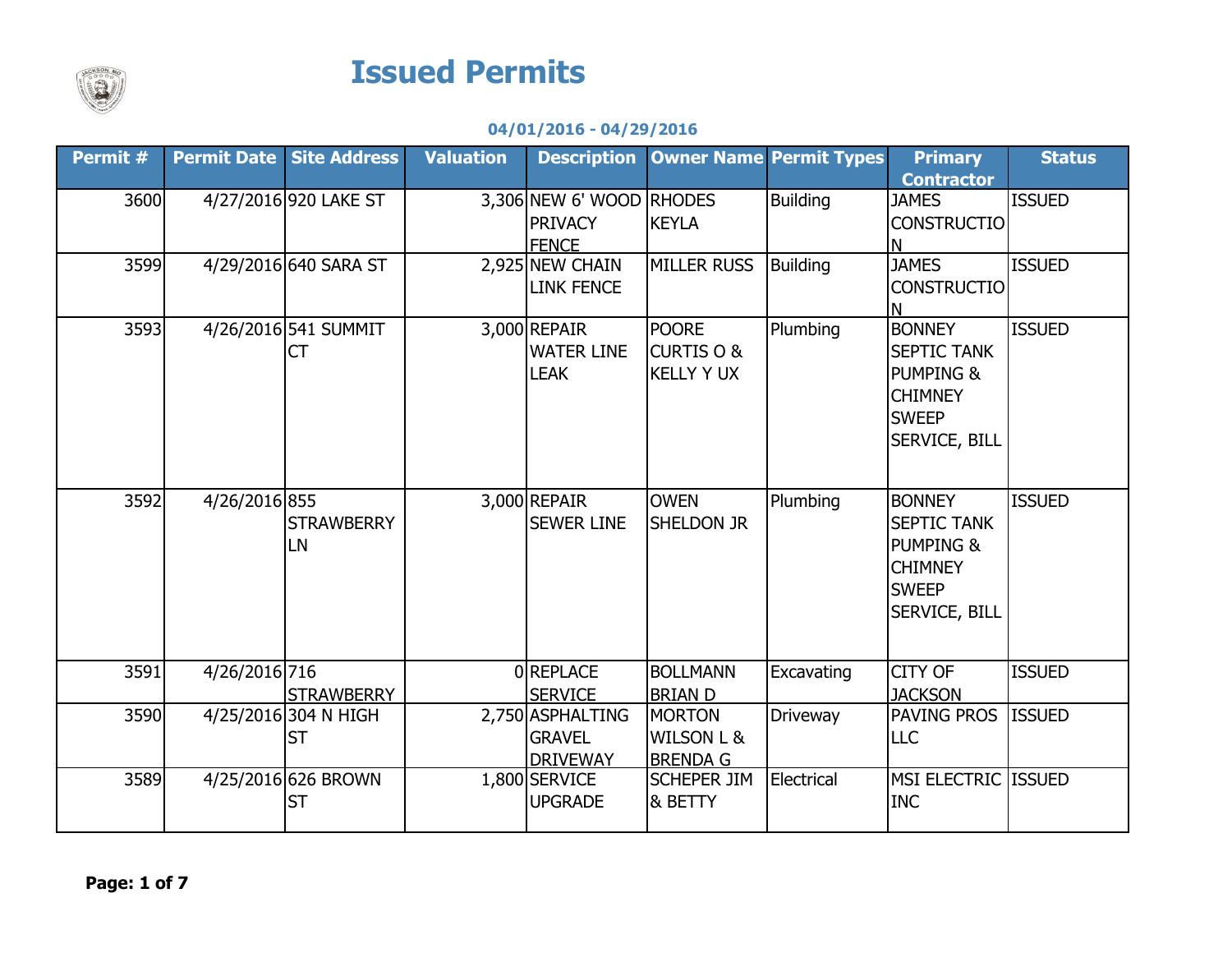| 3585 | 4/29/2016 2345  |                        | 2,000 FINISH OUT           | <b>KUPER</b>           | <b>Building</b> | 1SELF                | <b>COMPLETE</b> |
|------|-----------------|------------------------|----------------------------|------------------------|-----------------|----------------------|-----------------|
|      |                 | <b>JONATHAN DR</b>     | <b>BASEMENT</b>            | <b>STEPHANIE &amp;</b> |                 |                      |                 |
|      |                 |                        |                            | <b>DANIEL</b>          |                 |                      |                 |
| 3584 |                 | 4/20/2016 802 OLD CAPE | 500 REINSTALL              | <b>MILLER</b>          | Electrical      | <b>WESBECHER</b>     | <b>ISSUED</b>   |
|      |                 | <b>RD</b>              | <b>METER BASE</b>          | <b>CHRISTOPHER</b>     |                 | <b>CONSTRUCTIO</b>   |                 |
|      |                 |                        |                            | K & CYNTHIA            |                 | N COMPANY            |                 |
|      |                 |                        |                            | Α                      |                 | <b>INC</b>           |                 |
|      |                 |                        |                            |                        |                 |                      |                 |
| 3583 |                 | 4/29/2016 1120 PAWNEE  | 2,041 NEW 4' CHAIN         | <b>JONES TERRY</b>     | Building        | <b>BOOTHEEL</b>      | <b>ISSUED</b>   |
|      |                 | <b>AVE</b>             | <b>LINK FENCE</b>          |                        |                 | <b>FENCE CO</b>      |                 |
| 3582 |                 | 4/29/2016 605 GOODSON  | 1,868 NEW 4' CHAIN MOYERS  |                        | Building        | <b>BOOTHEEL</b>      | <b>ISSUED</b>   |
|      |                 | <b>DR</b>              | <b>LINK FENCE</b>          | <b>JESSICA</b>         |                 | <b>FENCE CO</b>      |                 |
| 3581 | 4/28/2016 1414  |                        | 2,700 NEW 4' CHAIN VENABLE |                        | <b>Building</b> | <b>JAMES</b>         | <b>ISSUED</b>   |
|      |                 | <b>DOUGLAS DR</b>      | <b>LINK FENCE</b>          | <b>TERRY L</b>         |                 | <b>CONSTRUCTIO</b>   |                 |
|      |                 |                        |                            |                        |                 | Ν                    |                 |
| 3580 |                 | 4/20/2016 880 DONNA    | 2,200 REPLACE 200          | <b>WILLIAMS</b>        | Plumbing        | 1SELF                | <b>ISSUED</b>   |
|      |                 | <b>DR</b>              | FT OF SEWER                | <b>TRUST</b>           |                 |                      |                 |
| 3578 |                 | 4/27/2016 2569 LITZ    | 300 POUR                   | <b>BAKER JOE B</b>     | Building        | 1SELF                | <b>ISSUED</b>   |
|      |                 | <b>BLVD</b>            | <b>CONCRETE</b>            | <b>&amp; JOY</b>       |                 |                      |                 |
| 3577 | 4/18/2016 744   |                        | 1,450 REPLACE FUSE HAUPT   |                        | Electrical      | MSI ELECTRIC ISSUED  |                 |
|      |                 | <b>STRAWBERRY</b>      | <b>PANEL AND</b>           | <b>BERTHAL</b>         |                 | <b>INC</b>           |                 |
|      |                 | LN                     | <b>SERVICE</b>             |                        |                 |                      |                 |
| 3575 |                 | 4/27/2016 525 STOTLER  | 2,800 NEW FENCE            | <b>WINDBIGLER</b>      | <b>Building</b> | 1SELF                | <b>ISSUED</b>   |
|      |                 | <b>WAY</b>             |                            | CODY R &               |                 |                      |                 |
|      |                 |                        |                            | ERIN L UX              |                 |                      |                 |
| 3573 |                 | 4/27/2016 1320 OAK ST  | 1,400 REMOVE &             | <b>WILKINSON</b>       | <b>Building</b> | <b>HOPKINS</b>       | <b>ISSUED</b>   |
|      |                 |                        | <b>REPLACE</b>             | <b>MARTHA J</b>        |                 | <b>CONSTRUCTIO</b>   |                 |
|      |                 |                        | <b>SECTION OF</b>          |                        |                 | N, LORAL             |                 |
| 3572 | 4/15/2016 810 E |                        | 8,550 REPLACE              | <b>MCELRATH</b>        | Plumbing        | <b>HACKER</b>        | <b>ISSUED</b>   |
|      |                 | <b>JACKSON</b>         | <b>SEWER FROM</b>          | <b>LIVING TRUST</b>    |                 | <b>PLUMBING</b>      |                 |
|      |                 | BLVD/                  | <b>BUILDING</b>            |                        |                 | <b>HEATING &amp;</b> |                 |
|      |                 | <b>GERALD</b>          | <b>INTO STREET</b>         |                        |                 | A/C, BRUCE           |                 |
| 3570 |                 | 4/14/2016 107 ADAMS ST | 2,500 FINISH OUT           | <b>SCHOOLEY</b>        | <b>Building</b> | <b>JOSH</b>          | <b>ISSUED</b>   |
|      |                 | F                      | PLUMBING /                 | <b>HOLDINGS</b>        |                 | <b>PENFIELD</b>      |                 |
|      |                 |                        | MECHANICAL                 | <b>LLC</b>             |                 |                      |                 |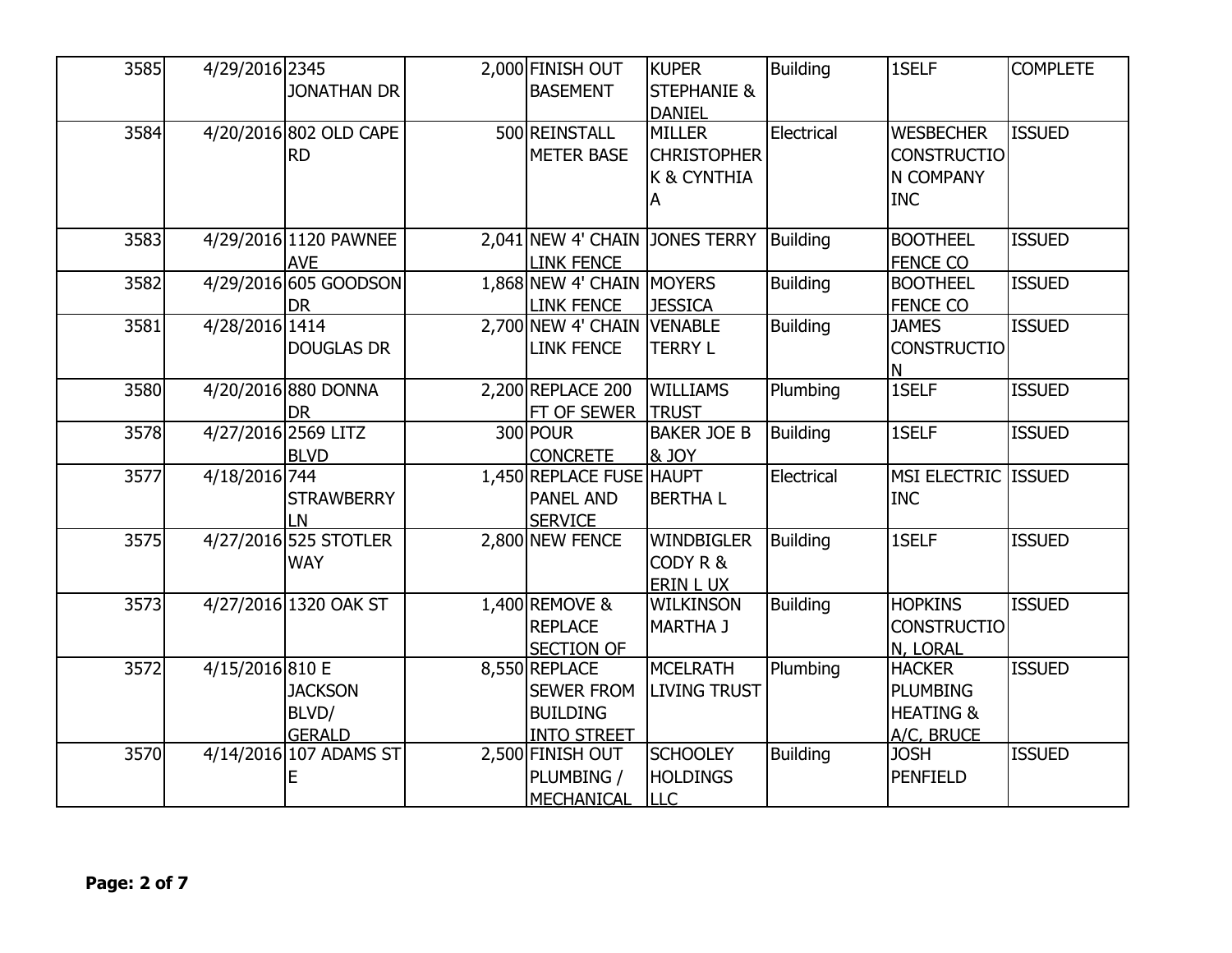| 3569 |                    | 4/14/2016 105 ADAMS ST | 2,500 FINISH OUT      | <b>SCHOOLEY</b>       | <b>Building</b> | <b>JOSH</b>          | <b>ISSUED</b> |
|------|--------------------|------------------------|-----------------------|-----------------------|-----------------|----------------------|---------------|
|      |                    | F                      | PLUMBING /            | <b>HOLDINGS</b>       |                 | <b>PENFIELD</b>      |               |
|      |                    |                        | MECHANICAL            | <b>LLC</b>            |                 |                      |               |
| 3568 | 4/18/2016 426 MAIN |                        | 1,373,175 MERCANTILE  | <b>RR PROPERTY</b>    | Building        | <b>HELDERMAN</b>     | <b>ISSUED</b> |
|      |                    | <b>STREET EAST</b>     |                       | / FEEDERS             |                 | TRUCKING,            |               |
|      |                    |                        |                       | LLC                   |                 | <b>WAYNE</b>         |               |
| 3567 | 4/19/2016 1329     |                        | 4,850 REMOVE &        | <b>CAMPBELL</b>       | <b>Building</b> | <b>PUTZ</b>          | <b>ISSUED</b> |
|      |                    | <b>BRANDOM ST</b>      | REPLACE 47' X MARK &  |                       |                 | <b>BACKHOE</b>       |               |
|      |                    |                        | 11' DRIVEWAY BECKY    |                       |                 | SERVICE, LLC         |               |
|      |                    |                        |                       |                       |                 | / MICHAEL            |               |
|      |                    |                        |                       |                       |                 | <b>PUTZ</b>          |               |
|      |                    |                        |                       |                       |                 |                      |               |
| 3565 |                    | 4/27/2016 121 MAIN ST  | 100,000 RENOVATE      | <b>THOMAS</b>         | <b>Building</b> | <b>STRICKLAND</b>    | <b>ISSUED</b> |
|      |                    | W                      | <b>BUILDING,</b>      | <b>STRICKLAND</b>     |                 | <b>CONSTRUCTIO</b>   |               |
|      |                    |                        | STORAGE,              |                       |                 | N                    |               |
| 3564 | 4/12/2016 4851     |                        | 340 RUNNING GAS       | <b>LEWIS</b>          | Mechanical      | <b>JAYMAC</b>        | <b>ISSUED</b> |
|      |                    | PINEDALE DR            | <b>TO STOVE</b>       | <b>MARILYN E</b>      |                 | <b>EQUIPMENT</b>     |               |
|      |                    |                        |                       |                       |                 | CORP / LUNDY         |               |
|      |                    |                        |                       |                       |                 | <b>HEATING &amp;</b> |               |
|      |                    |                        |                       |                       |                 | <b>AIR</b>           |               |
| 3563 |                    | 4/20/2016 1402 HOPE ST | 8254FT 2 RAIL         | SPRADLIN ART Building |                 | <b>BOOTHEEL</b>      | <b>ISSUED</b> |
|      |                    | S                      | WHITE PLANK & DEBORAH |                       |                 | FENCE CO             |               |
|      |                    |                        | <b>FENCE</b>          | <b>UX</b>             |                 |                      |               |
|      |                    |                        |                       |                       |                 |                      |               |
| 3562 | 4/12/2016 616      |                        | 0RELOCATE             | RICE JOSEPH           | Excavating      | <b>CITY OF</b>       | <b>ISSUED</b> |
|      |                    | <b>COLORADO ST</b>     | <b>WATER</b>          | & LESLYN ET           |                 | <b>JACKSON</b>       |               |
|      |                    |                        | <b>METER</b>          | <b>UX</b>             |                 |                      |               |
| 3561 |                    | 4/12/2016 3535 DANA ST | $0$ REPAIR            | <b>SHAFER ROSE</b>    | Excavating      | <b>CITY OF</b>       | <b>ISSUED</b> |
|      |                    |                        | LEAKING FIRE M        |                       |                 | <b>JACKSON</b>       |               |
| 3560 | 4/21/2016 1621     |                        | 7,000 FINISH OUT      | <b>DAVIS ALMA</b>     | <b>Building</b> | <b>CHAD</b>          | <b>ISSUED</b> |
|      |                    | <b>ENTERPRISE</b>      | <b>BASEMENT</b>       |                       |                 | <b>PARRISH</b>       |               |
| 3559 |                    | 4/26/2016 2929 DIANA   | 187,415 NEW SING      | <b>DANIEL</b>         | <b>Building</b> | <b>SOUTHERN</b>      | <b>ISSUED</b> |
|      |                    | <b>DR</b>              | <b>FAM RES</b>        | <b>TURNER</b>         |                 | <b>DEVELOPMEN</b>    |               |
|      |                    |                        | <b>UNFINISHED</b>     |                       |                 | T CO                 |               |
| 3558 |                    | 4/22/2016 1664 INDIAN  | 1,400 4' WOOD         | <b>BETTY FRINK</b>    | Building        | MAC CON              | <b>ISSUED</b> |
|      |                    | <b>PARKWAY DR</b>      | <b>PRIVACY</b>        |                       |                 | <b>COMPANY</b>       |               |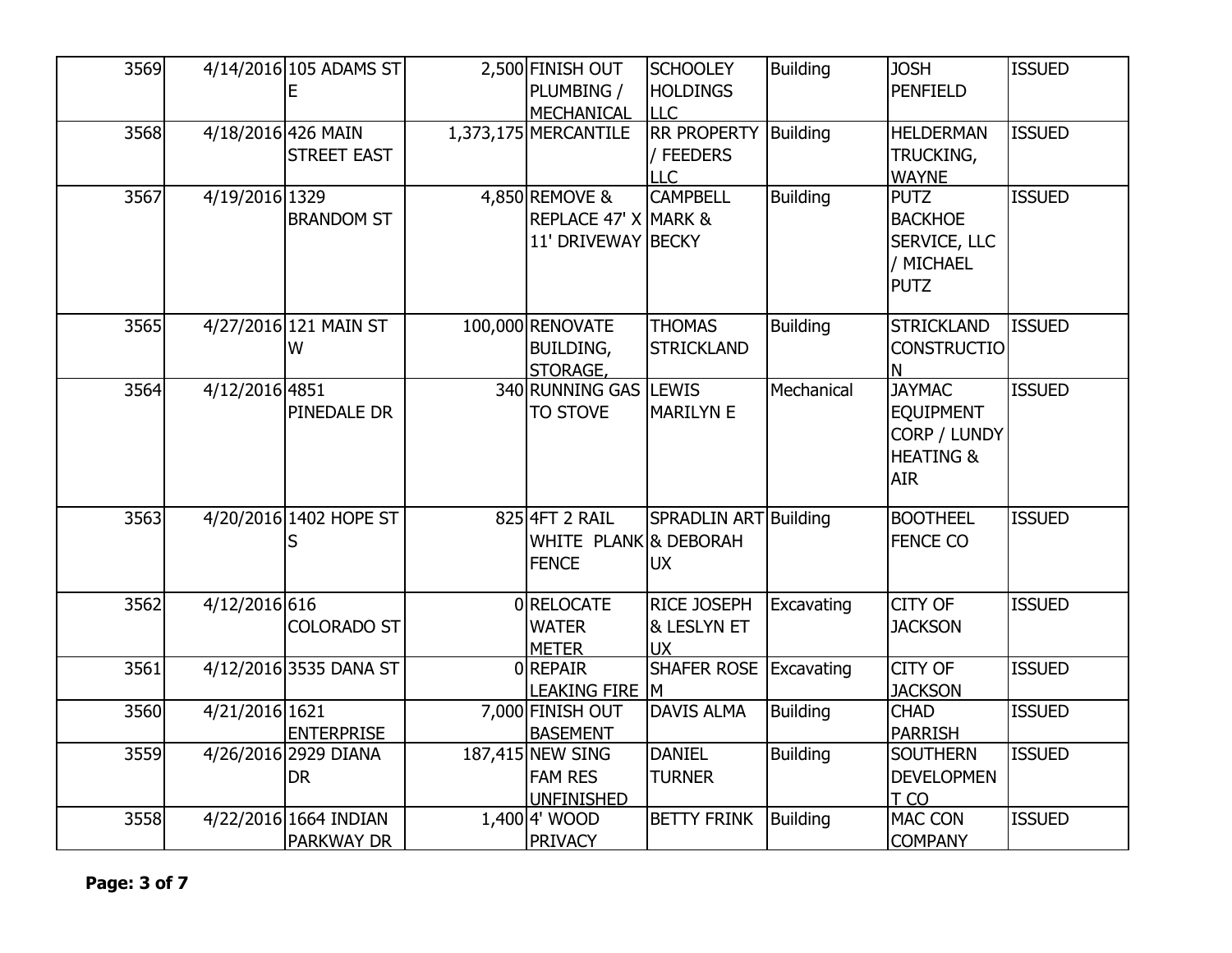| 3557 | 4/15/2016 842 |                        | 2,200 NEW 4' CHAIN | <b>FRAME</b>                   | <b>Building</b> | <b>WAYNE</b>    | <b>ISSUED</b> |
|------|---------------|------------------------|--------------------|--------------------------------|-----------------|-----------------|---------------|
|      |               | <b>STRAWBERRY</b>      | <b>LINK FENCE</b>  | <b>WILLIAM &amp;</b>           |                 | <b>FLERLAGE</b> |               |
|      |               | LN                     |                    | KATHRYN                        |                 |                 |               |
| 3556 | 4/7/2016 1232 |                        | 0RELOCATE          | <b>GUTH CRAIG</b>              | Excavating      | <b>CITY OF</b>  | <b>ISSUED</b> |
|      |               | <b>BROADRIDGE</b>      | <b>WATER</b>       | & BEVIN ET                     |                 | <b>JACKSON</b>  |               |
|      |               | <b>DR</b>              | <b>METER</b>       | <b>UX</b>                      |                 |                 |               |
| 3555 | 4/7/2016 2623 |                        | 0RELOCATE          | <b>SCHROETER</b>               | Excavating      | <b>CITY OF</b>  | <b>ISSUED</b> |
|      |               | <b>BRITTANY DR</b>     | <b>WATER</b>       | <b>TERRY A &amp;</b>           |                 | <b>JACKSON</b>  |               |
|      |               |                        | <b>METER</b>       | <b>GLENDA F UX</b>             |                 |                 |               |
|      |               |                        |                    |                                |                 |                 |               |
| 3554 |               | 4/7/2016 825 BIRDIE LN | 0RELOCATE          | <b>FREEMAN</b>                 | Excavating      | <b>CITY OF</b>  | <b>ISSUED</b> |
|      |               |                        | <b>WATER</b>       | DAVID A &                      |                 | <b>JACKSON</b>  |               |
|      |               |                        | <b>METER</b>       | <b>REBECCA A UX</b>            |                 |                 |               |
| 3553 |               | 4/7/2016 1725 EAGLE    | 0 RELOCATE         | JONES JOHN P Excavating        |                 | <b>CITY OF</b>  | <b>ISSUED</b> |
|      |               | <b>DR</b>              | <b>WATER</b>       | <b>&amp; DEBRAK</b>            |                 | <b>JACKSON</b>  |               |
| 3552 |               | 4/7/2016 2319 RIDGE    | 0RELOCATE          | <b>EASTIN</b>                  | Excavating      | CITY OF         | <b>ISSUED</b> |
|      |               | <b>RD</b>              | <b>WATER</b>       | <b>NORMANT&amp;</b>            |                 | <b>JACKSON</b>  |               |
|      |               |                        | <b>METER</b>       | <b>STACI E UX</b>              |                 |                 |               |
|      |               |                        |                    |                                |                 |                 |               |
| 3551 |               | 4/7/2016 853 DONNA     | 0RELOCATE          | <b>WELKER MARY Excavating</b>  |                 | CITY OF         | <b>ISSUED</b> |
|      |               | <b>DR</b>              | <b>WATER</b>       | <b>K TRUST</b>                 |                 | <b>JACKSON</b>  |               |
|      |               |                        | <b>METER</b>       |                                |                 |                 |               |
| 3550 |               | 4/7/2016 318 WILLOW    | 0RELOCATE          | <b>CRITES</b>                  | Excavating      | <b>CITY OF</b>  | <b>ISSUED</b> |
|      |               | <b>BEND DR</b>         | <b>WATER</b>       | LINDLE R &                     |                 | <b>JACKSON</b>  |               |
|      |               |                        | <b>METER</b>       | <b>JANET L</b>                 |                 |                 |               |
| 3549 |               | 4/7/2016 631 CONNIE    | 0RELOCATE          | <b>THOMPSON</b>                | Excavating      | <b>CITY OF</b>  | <b>ISSUED</b> |
|      |               | <b>DR</b>              | <b>WATER</b>       | MARY F &                       |                 | <b>JACKSON</b>  |               |
|      |               |                        | <b>METER</b>       | JOHN R JR                      |                 |                 |               |
| 3548 |               | 4/7/2016 820 CONNIE    | 0RELOCATE          | <b>ROSS MARY L</b>             | Excavating      | <b>CITY OF</b>  | <b>ISSUED</b> |
|      |               | <b>DR</b>              | <b>WATER</b>       | <b>TRUST</b>                   |                 | <b>JACKSON</b>  |               |
| 3547 |               | 4/7/2016 858 PECAN LN  | 0RELOCATE          | <b>HARRIS LARRY Excavating</b> |                 | CITY OF         | <b>ISSUED</b> |
|      |               |                        | <b>WATER</b>       | <b>&amp; BRENDA UX</b>         |                 | <b>JACKSON</b>  |               |
|      |               |                        | <b>METER</b>       |                                |                 |                 |               |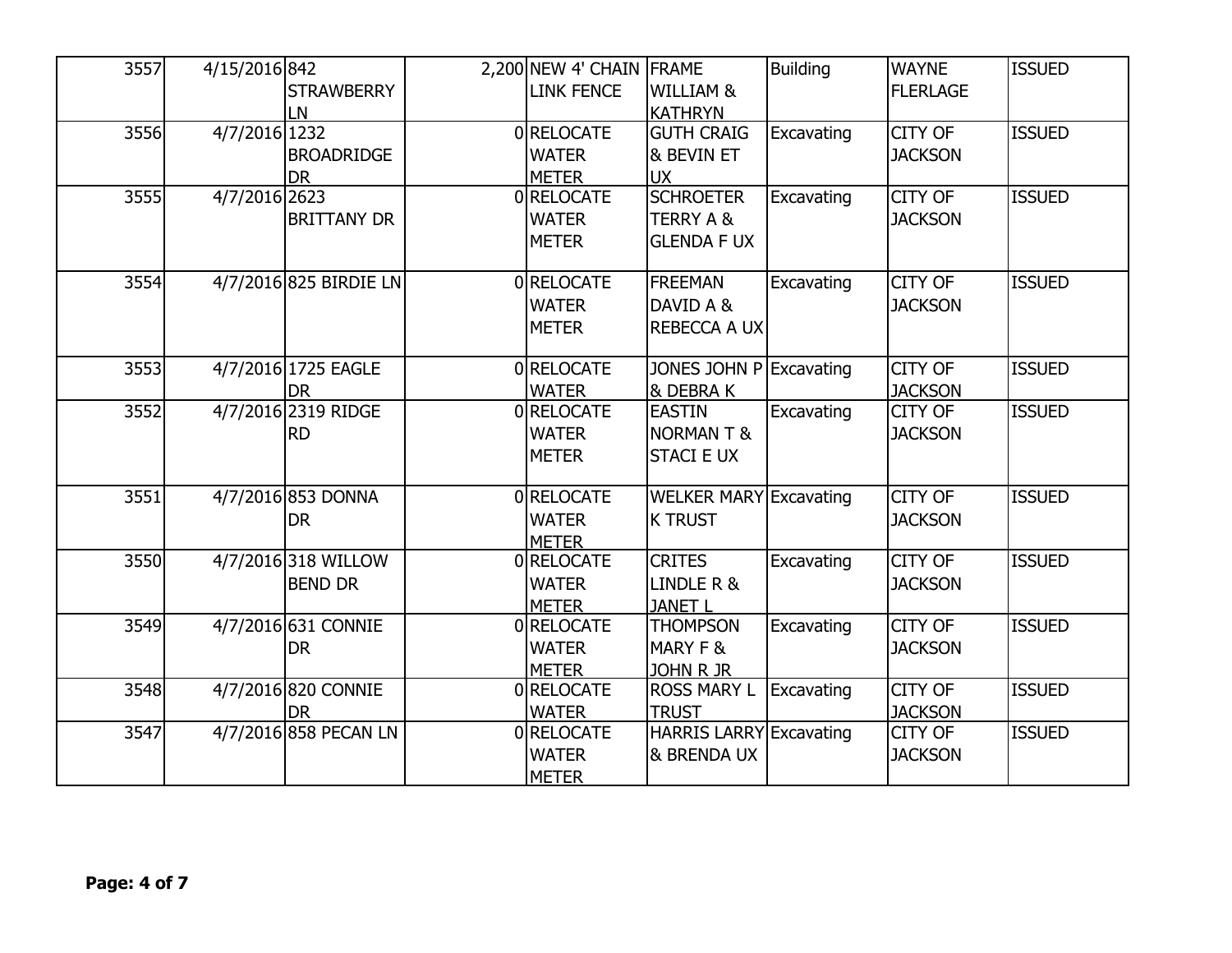| 3546 |                | 4/7/2016 230 WEST      |           | 0 RELOCATE               | <b>HUFF JOHN D</b>     | Excavating      | CITY OF            | <b>ISSUED</b> |
|------|----------------|------------------------|-----------|--------------------------|------------------------|-----------------|--------------------|---------------|
|      |                | <b>VALE DR</b>         |           | <b>WATER</b>             | <b>&amp; CHARITY L</b> |                 | <b>JACKSON</b>     |               |
|      |                |                        |           | <b>METER</b>             | <b>UX</b>              |                 |                    |               |
|      |                |                        |           |                          |                        |                 |                    |               |
| 3545 |                | 4/7/2016 110 WEST      |           | 0RELOCATE                | <b>MCCOY</b>           | Excavating      | <b>CITY OF</b>     | <b>ISSUED</b> |
|      |                | <b>VALE DR</b>         |           | <b>WATER</b>             | <b>GERALD A SR</b>     |                 | <b>JACKSON</b>     |               |
|      |                |                        |           | <b>METER</b>             | <b>&amp; PAULA</b>     |                 |                    |               |
| 3544 | 4/7/2016 324   |                        |           | 0RELOCATE                | <b>HEDGE</b>           | Excavating      | CITY OF            | <b>ISSUED</b> |
|      |                | <b>ELMWOOD DR</b>      |           | <b>WATER</b>             | <b>ROBERT A</b>        |                 | <b>JACKSON</b>     |               |
| 3543 | 4/7/2016 234   |                        |           | 0RELOCATE                | <b>BRUCE</b>           | Excavating      | CITY OF            | <b>ISSUED</b> |
|      |                | <b>ELMWOOD</b>         |           | <b>WATER</b>             | <b>MOUSER</b>          |                 | <b>JACKSON</b>     |               |
| 3542 | 4/7/2016 697   |                        |           | 0RELOCATE                | <b>SMITH</b>           | Excavating      | CITY OF            | <b>ISSUED</b> |
|      |                | <b>JEFFERSON ST</b>    |           | <b>WATER</b>             | <b>STANLEY M</b>       |                 | <b>JACKSON</b>     |               |
| 3541 | 4/14/2016 1435 |                        |           | 500 MOVE SHED            | <b>FITZPATRICK</b>     | Building        | 1SELF              | <b>ISSUED</b> |
|      |                | NORMANDY               |           | <b>THAT WAS</b>          | <b>CINDY</b>           |                 |                    |               |
| 3540 |                | 4/29/2016 2409 BERKLEY | 1,000 NEW |                          | <b>LAFAVE</b>          | <b>Building</b> | 1SELF              | <b>ISSUED</b> |
|      |                | <b>DR</b>              |           | DRIVEWAY 41' JEFFREY A & |                        |                 |                    |               |
|      |                |                        |           | X 12'                    | <b>CHRYSTIE ET</b>     |                 |                    |               |
|      |                |                        |           |                          | <b>UX</b>              |                 |                    |               |
| 3539 |                | 4/15/2016 911 OAKLAND  |           | 20,000 REMOVE WALL HORST |                        | <b>Building</b> | <b>HORST</b>       | <b>ISSUED</b> |
|      |                | <b>DR</b>              |           | <b>AND MOVE</b>          | <b>FRANCES L</b>       |                 | <b>ELECTRIC</b>    |               |
|      |                |                        |           | <b>ROOF LINE</b>         | <b>TRUST</b>           |                 |                    |               |
| 3538 | 4/15/2016 708  |                        |           | 1,900 NEW CHAIN          | <b>FLOYD</b>           | <b>Building</b> | <b>JAMES</b>       | <b>ISSUED</b> |
|      |                | <b>ROSAMUND</b>        |           | <b>LINK FENCE</b>        | <b>KIRSTEN</b>         |                 | <b>CONSTRUCTIO</b> |               |
|      |                |                        |           |                          |                        |                 | N                  |               |
| 3537 |                | 4/15/2016 319 MAIN ST  |           | 1,700 NEW 6' WOOD LES    |                        | Building        | <b>JAMES</b>       | <b>ISSUED</b> |
|      |                | E                      |           | <b>PRIVACY</b>           | <b>RESPUNEK</b>        |                 | <b>CONSTRUCTIO</b> |               |
|      |                |                        |           | <b>FENCE</b>             |                        |                 | Ν                  |               |
| 3536 |                | 4/15/2016 3561 LEMING  |           | 5,000 2 DECKS            | <b>TIM ATES</b>        | <b>Building</b> | 1SELF              | <b>ISSUED</b> |
| 3535 | 4/11/2016 1345 |                        |           | 1,800 REMOVE &           | <b>ADAMS</b>           | <b>Building</b> | <b>ELITE</b>       | <b>ISSUED</b> |
|      |                | <b>BOXWOOD DR</b>      |           | <b>REPLACE</b>           | <b>WILFRED L II</b>    |                 | <b>CONCRETE</b>    |               |
|      |                |                        |           | <b>SECTION OF</b>        | & KARLA E ET           |                 | <b>LLC</b>         |               |
|      |                |                        |           | <b>DRIVEWAY</b>          | <b>UX</b>              |                 |                    |               |
| 3534 |                | 4/1/2016 119 HIGH ST S |           | 1,000 DEMO               | MCCORMAICK             | Demolition      | <b>MONROE</b>      | <b>ISSUED</b> |
|      |                |                        |           | <b>CONCRETE</b>          | LARRY O &              |                 | PLUMBING &         |               |
|      |                |                        |           | <b>STUCTURE</b>          | PENNY A ET             |                 | HEATING CO,        |               |
|      |                |                        |           |                          | <b>UX</b>              |                 | <b>INC</b>         |               |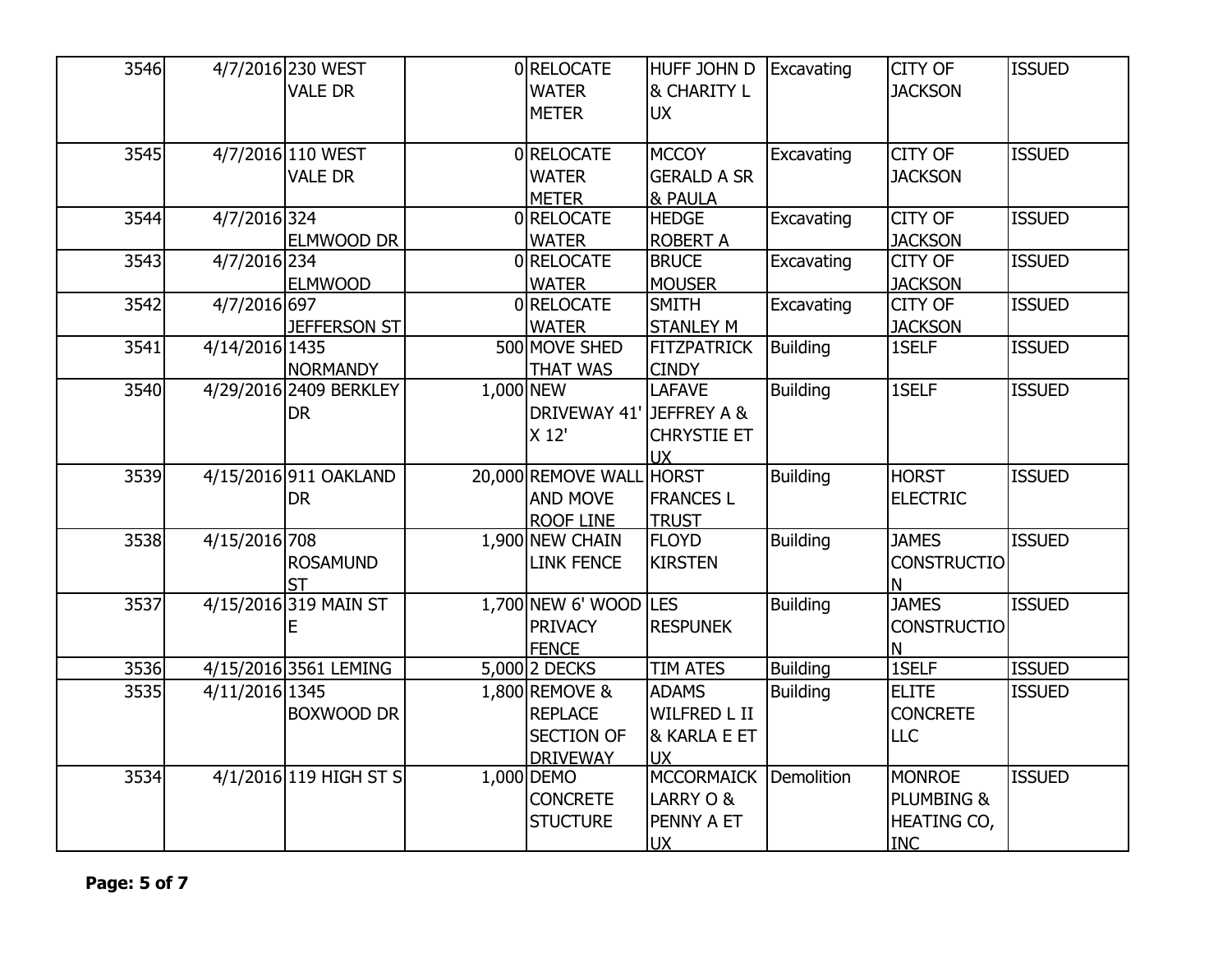| 3533 |                  | 4/28/2016 2204 YORK DR                        |            | 3,500 NEW 6' WOOD MCFERRON<br><b>PRIVACY</b><br><b>FENCE</b>               | <b>BROOKE &amp;</b><br><b>HARRELL</b><br><b>JASON B</b>    | <b>Building</b> | 1SELF                                                    | <b>ISSUED</b> |
|------|------------------|-----------------------------------------------|------------|----------------------------------------------------------------------------|------------------------------------------------------------|-----------------|----------------------------------------------------------|---------------|
| 3532 |                  | 4/1/2016 490 / 492<br><b>DEERWOOD</b><br>DR W |            | 345,940 NEW DUPLEX<br><b>FINISHED</b><br><b>BASEMENT</b>                   | <b>TIM SADLER</b>                                          | <b>Building</b> | <b>LILEY</b><br><b>CONSTRUCTIO</b><br>N                  | <b>ISSUED</b> |
| 3531 | 4/1/2016 506/508 | <b>DEERWOOD</b><br><b>WEST</b>                |            | 345,940 NEW DUPLEX<br><b>FINISHED</b><br><b>BASEMENT</b>                   | TIM SADLER                                                 | <b>Building</b> | <b>LILEY</b><br><b>CONSTRUCTIO</b><br>N                  | <b>ISSUED</b> |
| 3530 |                  | 4/6/2016 2428 OLD<br><b>CAPE RD</b>           |            | 4,632 NEW 6' WOOD DUNNING<br><b>PRIVACY</b><br><b>FENCE</b>                | <b>GARETT &amp;</b><br>MICHELLE UX                         | <b>Building</b> | <b>BOOTHEEL</b><br><b>FENCE CO</b>                       | <b>ISSUED</b> |
| 3526 |                  | 4/1/2016 121 MAIN ST<br>W                     |            | 500 MOUNTING<br><b>STAIRS TO</b><br><b>BACK OF</b><br><b>BUILDING</b>      | <b>THOMAS</b><br><b>STRICKLAND</b>                         | <b>Building</b> | <b>MONROE</b><br>PLUMBING &<br>HEATING CO,<br><b>INC</b> | <b>ISSUED</b> |
| 3523 |                  | 4/11/2016 2975 JACKSON<br><b>BLVD E</b>       | 45,000 NEW | <b>COMMERCIAL</b><br><b>SIGN</b>                                           | <b>KELEN FAMILY</b><br><b>TRUST</b>                        | Building        | <b>COAST TO</b><br>COAST SIGNS,<br><b>LLC</b>            | <b>ISSUED</b> |
| 3498 |                  | 4/6/2016 233 JACKSON<br><b>BLVD W</b>         | 15,000 NEW | <b>ELECTRIC</b><br><b>DISPLAY</b>                                          | <b>BANK OF</b><br><b>MISSOURI</b>                          | <b>Building</b> | <b>CANEDY SIGN</b><br>& GRAPHICS                         | <b>ISSUED</b> |
| 3494 |                  | 4/6/2016 700 JACKSON<br><b>BLVD E</b>         |            | 8,500 NEW FREE<br><b>STANDING</b><br><b>SIGN</b>                           | <b>OCHS AUTO</b><br><b>SALES</b>                           | <b>Building</b> | <b>COAST TO</b><br>COAST SIGNS,<br><b>LLC</b>            | <b>ISSUED</b> |
| 3471 |                  | 4/4/2016 2024 WATSON<br><b>DR</b>             |            | 300,000 INTERIOR<br><b>REMODEL OF</b><br><b>RESIDENCE</b>                  | <b>ZELLMER BILL</b><br>C & SHELLEY L<br><b>JOINT TRUST</b> | Building        | <b>BLAND</b><br>CARPENTRY,<br><b>KENNETH</b>             | <b>ISSUED</b> |
| 3467 |                  | 4/4/2016 2131 RIPKEN<br><b>WAY</b>            |            | 221,525 NEW SING<br><b>FAM RES</b><br><b>UNFINISHED</b><br><b>BASEMENT</b> | <b>BOBBY CLARK Building</b>                                |                 | <b>CLARK &amp;</b><br><b>SONS</b><br><b>EXCAVATING</b>   | <b>ISSUED</b> |